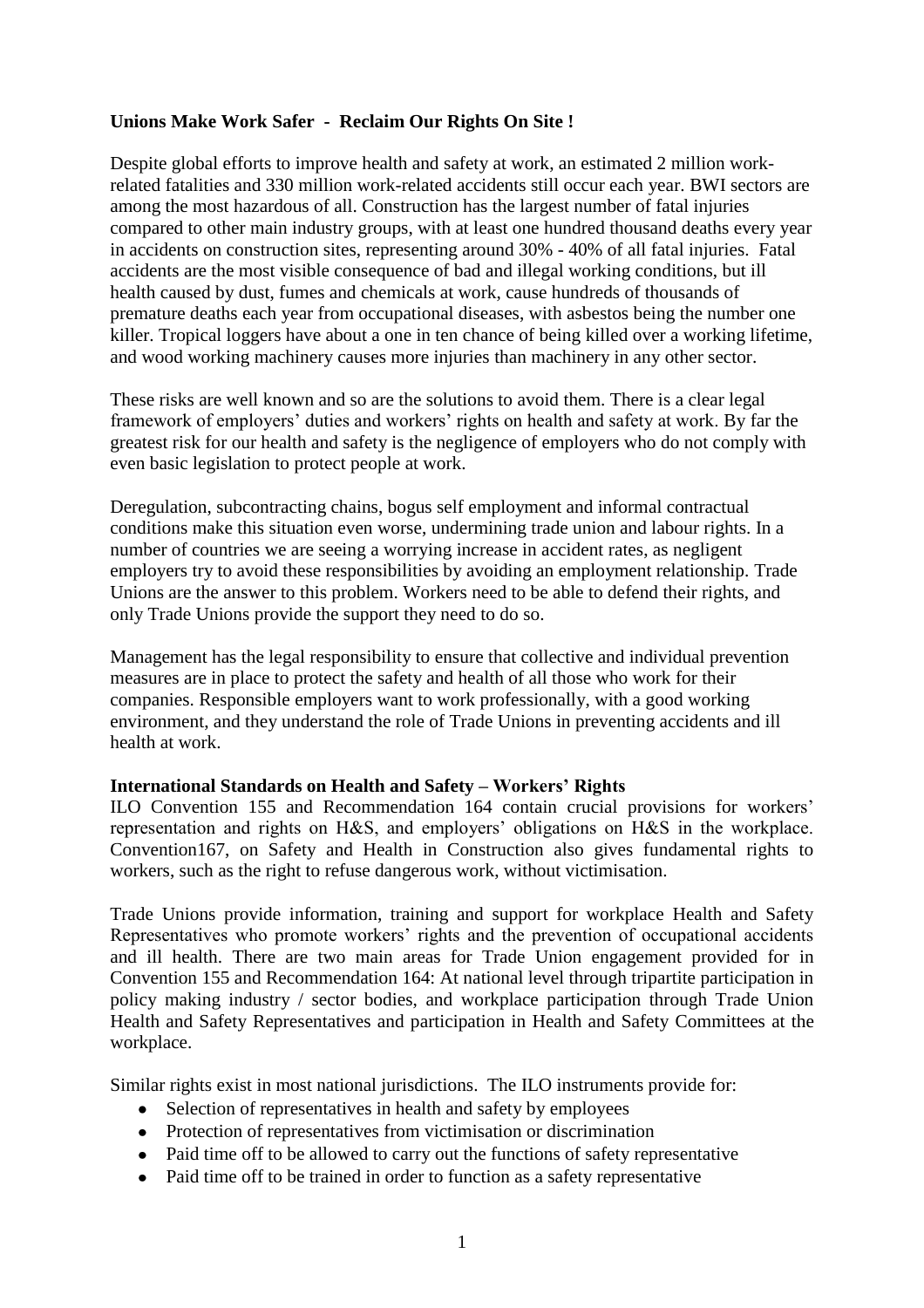- The right to receive adequate information from the employer
- The right to inspect the workplace
- The right to investigate complaints from workers on health and safety matters
- The right to make representations to the employer on these matters and to negotiate
- The right to be consulted over health and safety arrangements  $\bullet$
- The right to be consulted about the use of technical advisers by the employer and to  $\bullet$ call in technical advisers
- The right to accompany health and safety authority inspectors when they inspect the workplace and to make complaints to them when necessary.
- Participation, and equal representation, in the Joint Health and Safety Committee

### **Strong Unions = Safe Jobs**

There is plenty of evidence to show that Trade Unions do make work safer. A new study published by the International Labour Organisation<sup>1</sup> shows that in the construction industry, compliance with health and safety laws is "highly dependent" on the presence of Trade Union Safety Representatives in the workplace with external Trade Union support for information and training on health and safety problems. In this study, Trade Unions were found to be a "key determinant" in workplaces with good safety performance.<sup>1</sup>

The role of organised labour in the representation of workers interests in health and safety is often underestimated. For example, at national policy level, efforts to redress workers" health and safety directly through collective action are an aspect of the institutional mechanisms of industrial relations in which trade unions are actively engaged in most countries. The practice of representing workers" interests through political lobbying for improvements to health and safety regulation and its enforcement as well as for improvements to other laws that affect health and safety is another aspect of trade union engagement in health and safety. Formal representation through corporatist bodies for consultation on the governance of health and safety are another means of representing workers' interests in which unions are involved in many countries.

Workers fatigued by overwork in order to secure a basic income, workers who are temporary and poorly trained all face higher risks to their health and safety. These risks are combated by the role trade unions play in delivering better working conditions and through negotiating higher wages and shorter hours. Trade unions also improve health and safety organisation. A survey of over 400 American health and safety professionals found that they regarded formal union negotiations and "worker activism" to be the two most important determinants of an effective health and safety programme.

Workplace trade union organisation improves compliance with OHS laws and regulation, and their implementation is highly dependent on the presence of a union at the workplace. The measures of such activity include written health and safety policies and their communication to workers, provision of improved health and safety information and training, the use of health and safety practitioners, written evidence of risk assessment, health and safety audits and inspections, accident investigations and so on.

 **1 "The Role of Worker Representation and Consultation in Managing Health and Safety in the Construction Industry" David Walters, Professor of Work Environment Cardiff University (link to pdf)**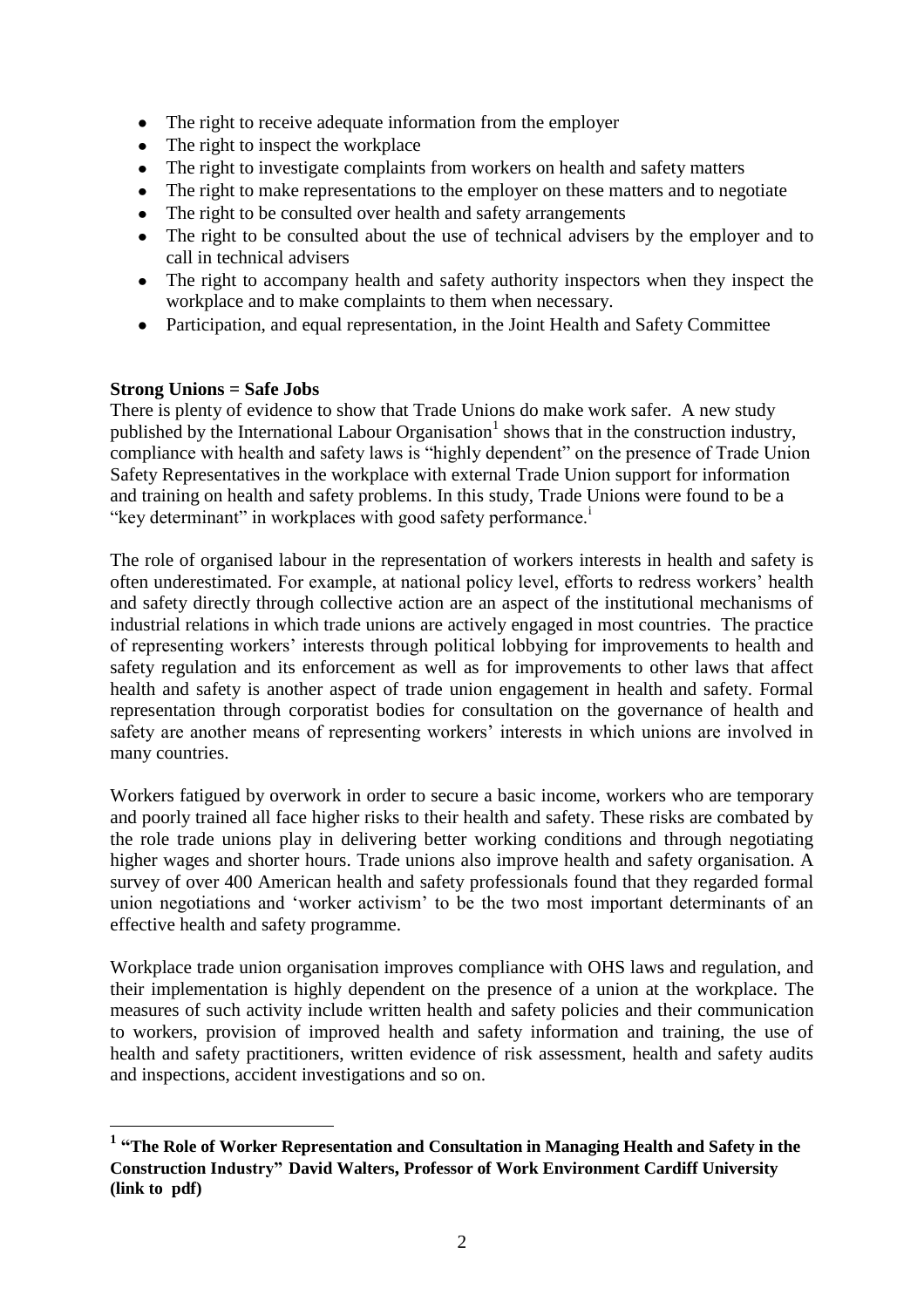Participatory workplace arrangements, as provided for in C155 and R164, are associated with improved OHS management practices, and improved OHS performance outcomes. Joint Health and Safety Committees with well trained committee members leads to safer, healthier workplaces. This has been demonstrated in studies in all industrialised countries.

In construction, an Irish study examined the relation between injury rates and the perceptions of workers and managers, the risk management system in place, OHS enforcement, and the presence or otherwise of safety representatives. It found "the variable with the strongest relationship with safety compliance is the presence or absence of a safety representative' and concluded: "what is most eloquent about these results is the lack of any other significant relationships'.

In Canada, mandatory joint health and safety committees are associated with reduced losttime injuries and reduced accident rates and lower claims rates. Even in small workplaces, Swedish experience demonstrates that "Regional" Safety Representatives stimulate 'activation' of health and safety as well as engaging with employers and workers in tasks such as inspecting workplaces.

Whatever the level of development of trade union organisation and worker representation on health and safety, it can never be a substitute for management organisation for health and safety. Without effective management systems for health and safety and a commitment to its continued prioritisation, the role of worker involvement is severely constrained.

The key factors to improve OHS include:

- A strong legislative framework
- Effective external inspection and control.
- Demonstrable senior management commitment to OHS and a participative approach
- Competent hazard/risk evaluation and control
- Worker representation at the workplace and external trade union support

One way in which the support of organised labour has been used in small firms and fractured employment relationships is through peripatetic union safety representatives (called regional safety representatives, territorial safety representatives, or roving safety representatives). There are statutory provisions in Sweden, Norway, Italy and South Africa for Regional Representatives. In Spain and the UK there are voluntary schemes to give coverage to SMEs in hazardous sectors, such as construction, forestry and agriculture. There is a wellestablished body of evidence pointing to the success of these initiatives.

Unions should call for meetings with politicians to emphasise the need for the following measures:

- 1. Greater efforts are needed to promote C155, R164 and C167 and to implement national laws, rights and obligations on OHS.
- 2. The development of National Action Plans, including Sector Action Plans, on OHS in construction and in forestry, involving the social partners and relevant Ministries and departments.
- 3. The strengthening and institutional capacity building of Labour Ministries and Public Labour Inspection, and greater coherence between relevant Ministries, for example Public Works.